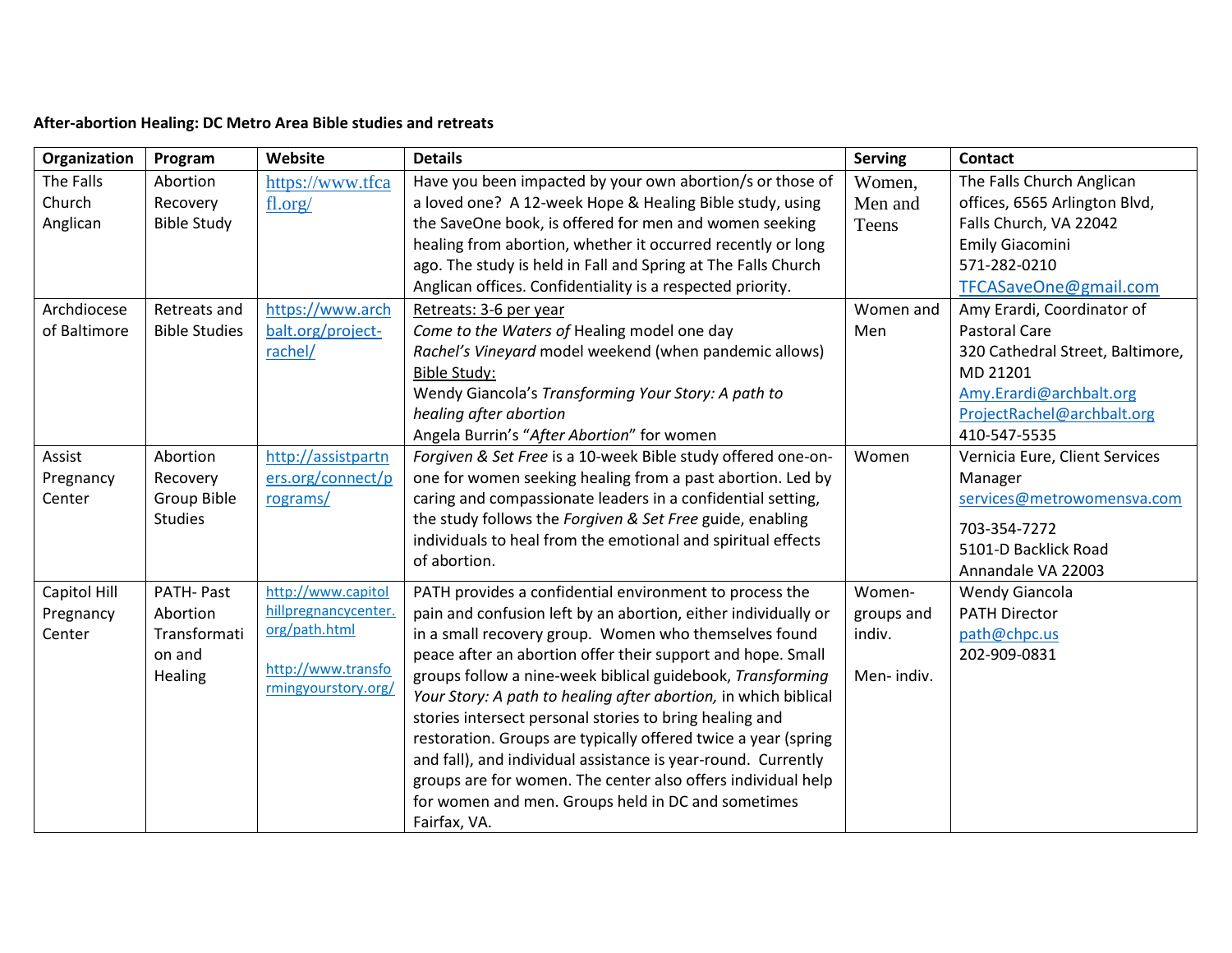| Choices      | Abortion           | https://fredericks | Women's 8-9 week program offered using "Transforming                                  | Women      | Janet Wernli                  |
|--------------|--------------------|--------------------|---------------------------------------------------------------------------------------|------------|-------------------------------|
| Women's      | Recovery           | burgchoices.com/   | Your Story" or "Forgiven and Set Free" books.                                         |            | jwernli@cwcva.org             |
| Center       |                    | abortion-          |                                                                                       |            | Cell: (540) 845-2415          |
|              |                    | recovery/          |                                                                                       |            | Text: (540) 693-0255          |
| Diocese of   | Project            | www.helpafterab    | Project Rachel post-abortion healing ministry offers:                                 | Women-     | Sarah LaPierre, Director      |
| Arlington    | Rachel             | ortion.org         | Confidential dedicated after-abortion helpline                                        | groups and | info@helpafterabortion.org    |
|              |                    |                    | After abortion help for women and men, in English                                     | indiv.     |                               |
|              |                    |                    | and Spanish                                                                           |            |                               |
|              |                    |                    | Free assistance and materials for anyone of any faith                                 | Men-indiv. |                               |
|              |                    |                    | or no faith at all                                                                    |            |                               |
|              |                    |                    | Referral to clergy for spiritual counseling and/or the                                |            |                               |
|              |                    |                    | Sacraments                                                                            |            |                               |
|              |                    |                    | Referral to Licensed Mental Health Professionals for<br>$\bullet$                     |            |                               |
|              |                    |                    | therapy for complicated grief and trauma                                              |            |                               |
|              |                    |                    | Group healing events:<br>$\bullet$                                                    |            |                               |
|              |                    |                    | Days of Prayer and Healing (Spring and Fall)                                          |            |                               |
|              |                    |                    | Mornings of Reflection (post-March for Life,                                          |            |                               |
|              |                    |                    | Mother's Day, summer, end of year)<br>Annual Aftercare Weekend                        |            |                               |
|              |                    |                    |                                                                                       |            |                               |
|              |                    |                    | Ongoing Aftercare support, in-person and online<br>Spiritual one-on-one accompaniment |            |                               |
|              |                    |                    |                                                                                       |            |                               |
|              |                    |                    | Charity care funds for therapy, group healing events<br>or other health-related needs |            |                               |
|              |                    |                    | Praise & Worship Holy Hours:<br>$\bullet$                                             |            |                               |
|              |                    |                    | www.arlingtondiocese.org/healingandconversion                                         |            |                               |
| McLean Bible | Abortion           | https://www.mcle   | Forgiven & Set Free is a 9-week study to help free women                              | Women      | For women: to RSVP and        |
| Church       | Recovery           | anbible.org/event  | from the bondage of guilt and grief that can follow an                                |            | for more information, please  |
|              | <b>Bible Study</b> | s/forgiven-set-    | abortion. To learn God's way of love and forgiveness, join                            |            | contact:                      |
|              |                    | free-abortion-     | the private group study led by women who have journeyed                               |            | counseling@mcleanbible.org or |
|              |                    | recovery-study     | the path of abortion recovery. Register to reserve your                               |            | Dixierichards@cox.net         |
|              |                    |                    | materials and to receive location information.                                        |            |                               |
|              |                    |                    | The study runs twice per year for women, in Fall and Spring                           |            |                               |
|              |                    |                    | on Thursdays 6:30 - 8:00pm, held virtually via MBC Online                             |            |                               |